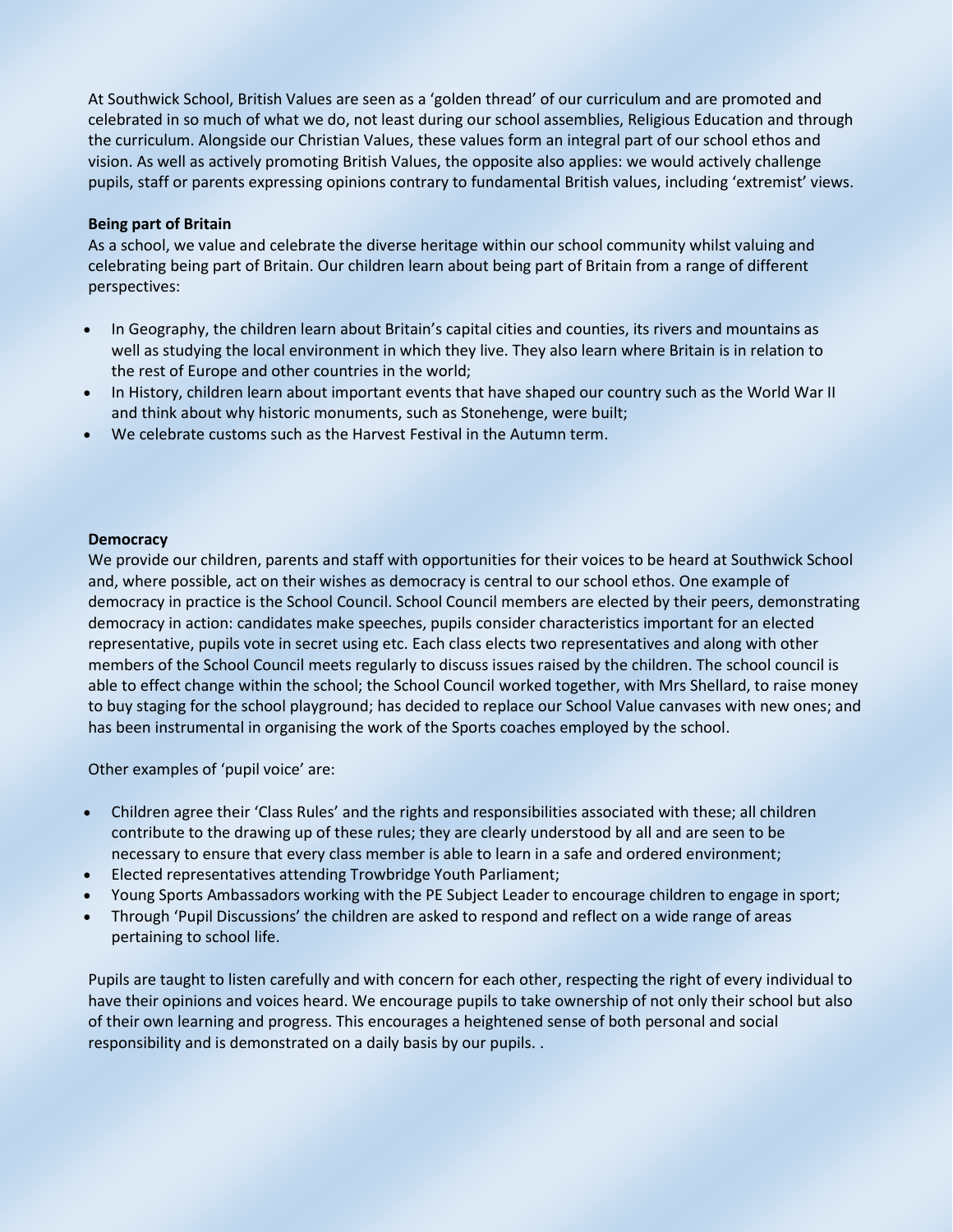#### **Rules and laws**

The importance of rules and laws, whether they be those that govern our school or our country, are referred to and reinforced often, such as in assemblies and through Restorative Justice when reflecting on behaviour choices. Pupils are provided with opportunities to discuss the value of and reasons behind laws, to help them understand that they govern and protect us, that they involve responsibilities , and that there are consequences when laws are broken. These values are reinforced in different ways:

- Visits to/from authorities such as the police and fire service;
- During RE, when 'rules' which underpin particular faiths are discussed and considered.
- During other school subjects, where there is respect and appreciation for different rules in a sports lesson, for example.

#### **Individual liberty**

Although we teach the children that rules and laws provide a framework for living harmoniously, we also promote freedom of choice and the right to respectfully express views and beliefs. Through the provision of a safe, supportive environment and empowering education, we provide boundaries for our young pupils to make choices safely. Our pupils are encouraged to know, understand and exercise their rights and personal freedoms and are taught how to exercise these safely, such as in our e-safety lessons and when considering risk assessments for trips and visits.

## **Mutual respect and tolerance of those with different faiths and beliefs**

At Southwick School, we aim to provide every pupil with an understanding of the need to respect a wide range of religious values, languages and cultural traditions and different ways of life. Our pupils know and understand that it is important that respect is shown to everyone and to everything, whatever differences we may have, whether it is a school resource or a religious belief. We teach our children that their behaviour choices have an impact not only on their own rights but also those of others. All members of the school community should treat each other with respect.

We use the curriculum as a vehicle to enhance pupil's understanding and respect for different faiths and beliefs:

- Through Religious Education, Collective Worship and other lessons where we might develop awareness and appreciation of other cultures;
- Through specific topics such as 'India' where pupils develop a real appreciation of the diversity of cultures and beliefs.

## **Defining spiritual, moral, social and cultural development (SMSC)**

In addition to the promotion of British Values, the school also seeks to promote SMSC as we believe that it is a fundamental part of preparing all pupils to take their place in  $21<sup>st</sup>$  century Britain.

## What is SMSC?

## **The spiritual development of pupils is shown by their:**

- ability to be reflective about their own beliefs, religious or otherwise, that inform their perspective on life and their interest in and respect for different people's faiths, feelings and values
- sense of enjoyment and fascination in learning about themselves, others and the world around them
- use of imagination and creativity in their learning
- willingness to reflect on their experiences